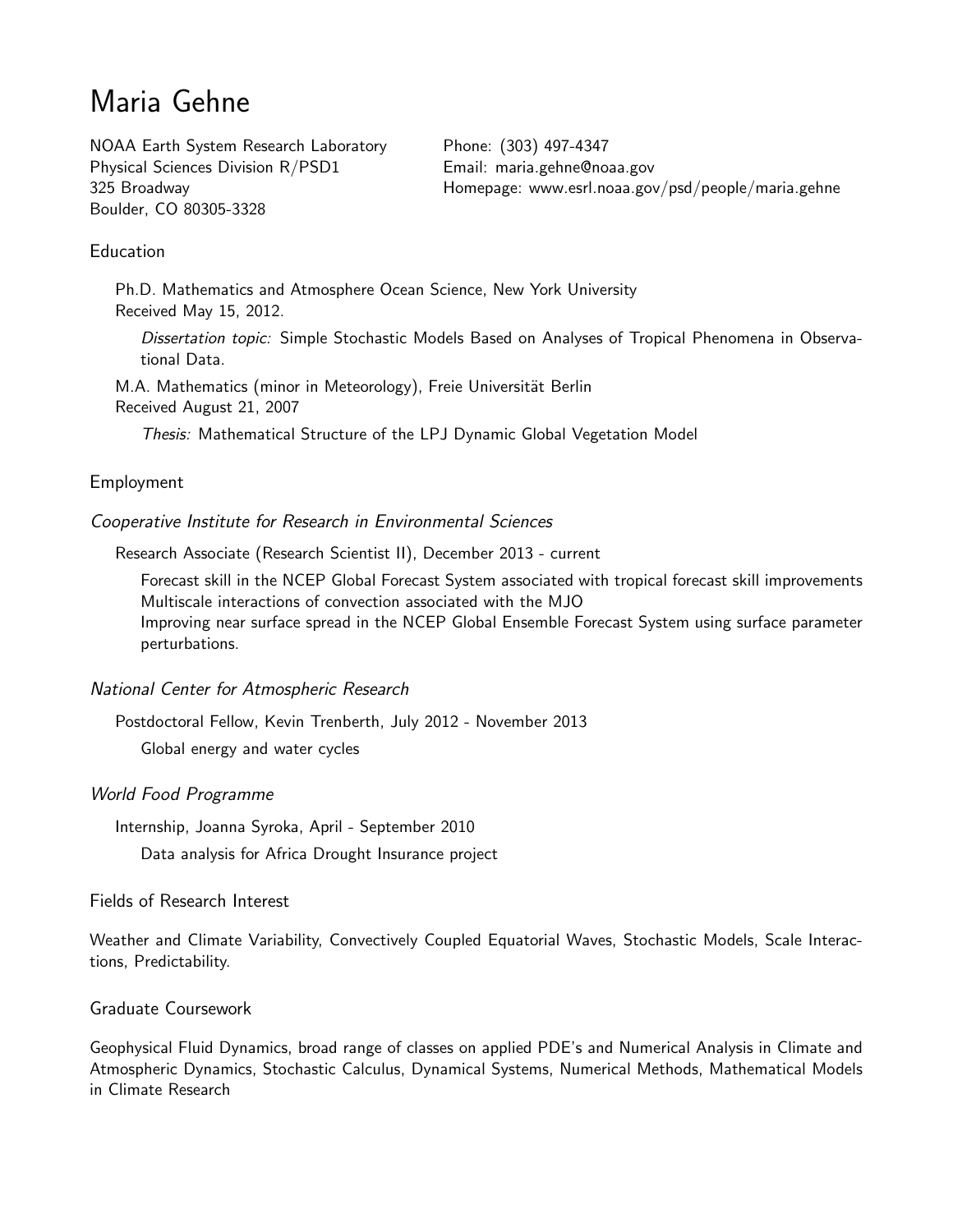# **Teaching**

## New York University

Calculus I, Teaching Assistant, Fall 2011. Calculus I, Teaching Assistant, Spring 2009. Transformations and Geometries, Teaching Assistant, Fall 2008. Quantitative Reasoning, Teaching Assistant, Spring 2008.

# Conference and Seminar Presentations

22nd Conference on Atmospheric and Oceanic Fluid Dynamics, Portland, ME, June 2019. 97th AMS Annual Meeting, Austin, TX January 2018. 21th Conference on Atmospheric and Oceanic Fluid Dynamics, Portland, OR, June 2017. 96th AMS Annual Meeting, New Orleans, LA, January 2016. 20th Conference on Atmospheric and Oceanic Fluid Dynamics, Minneapolis, MN, June 2015. 95th AMS Annual Meeting, Phoenix, AZ, January 2015. 19th Conference on Atmospheric and Oceanic Fluid Dynamics, Newport, RI, June 2013. 30th Conference on Hurricanes and Tropical Meteorology, Ponte Vedra Beach, FL, 15-20 April 2012 SEAS Colloquium in Climate Science, Columbia University, New York, March 1, 2012.

## Honors, Awards, & Fellowships

MacCracken Fellowship, New York University, 2007 to 2012.

Grant to attend the summer school on Godunov Methods in Computational Engineering and Technology, Selwyn College, Cambridge University, UK, 2006.

## **Miscellaneous**

Languages: Fluent in German and English.

Activities: Piano accompanist for chamber music ensembles and vocalists, reading, climbing, hiking and running.

# **Publications**

Bengtsson, L., and Coauthors, 2019: Convectively Coupled Equatorial Wave Simulations Using the ECMWF IFS and the NOAA GFS Cumulus Convection Schemes in the NOAA GFS Model. Mon. Wea. Rev., 147, 4005-4025, https://doi.org/10.1175/MWR-D-19-0195.1.

Gehne, M., T. M. Hamill, G. T. Bates, P. Pegion, and W. Kolczynski, 2019: Land Surface Parameter and State Perturbations in the Global Ensemble Forecast System. Mon. Wea. Rev., 147, 1319-1340, https://doi.org/10.1175/MWR-D-18-0057.1.

Dias, J., M. Gehne, G. N. Kiladis, N. Sakaeda, P. Bechtold, and T. Haiden, 2018: Equatorial Waves and the Skill of NCEP and ECMWF Numerical Weather Prediction Systems. Mon. Wea. Rev., 146, 1763-1784, https://doi.org/10.1175/MWR-D-17-0362.1.

Dole, R. M., and Coauthors, 2018: Advancing Science and Services during the 2015/16 El Nio: The NOAA El Nio Rapid Response Field Campaign. Bull. Amer. Meteor. Soc., 99, 975-1001, https://doi.org/10.1175/BAMS-D-16-0219.1.